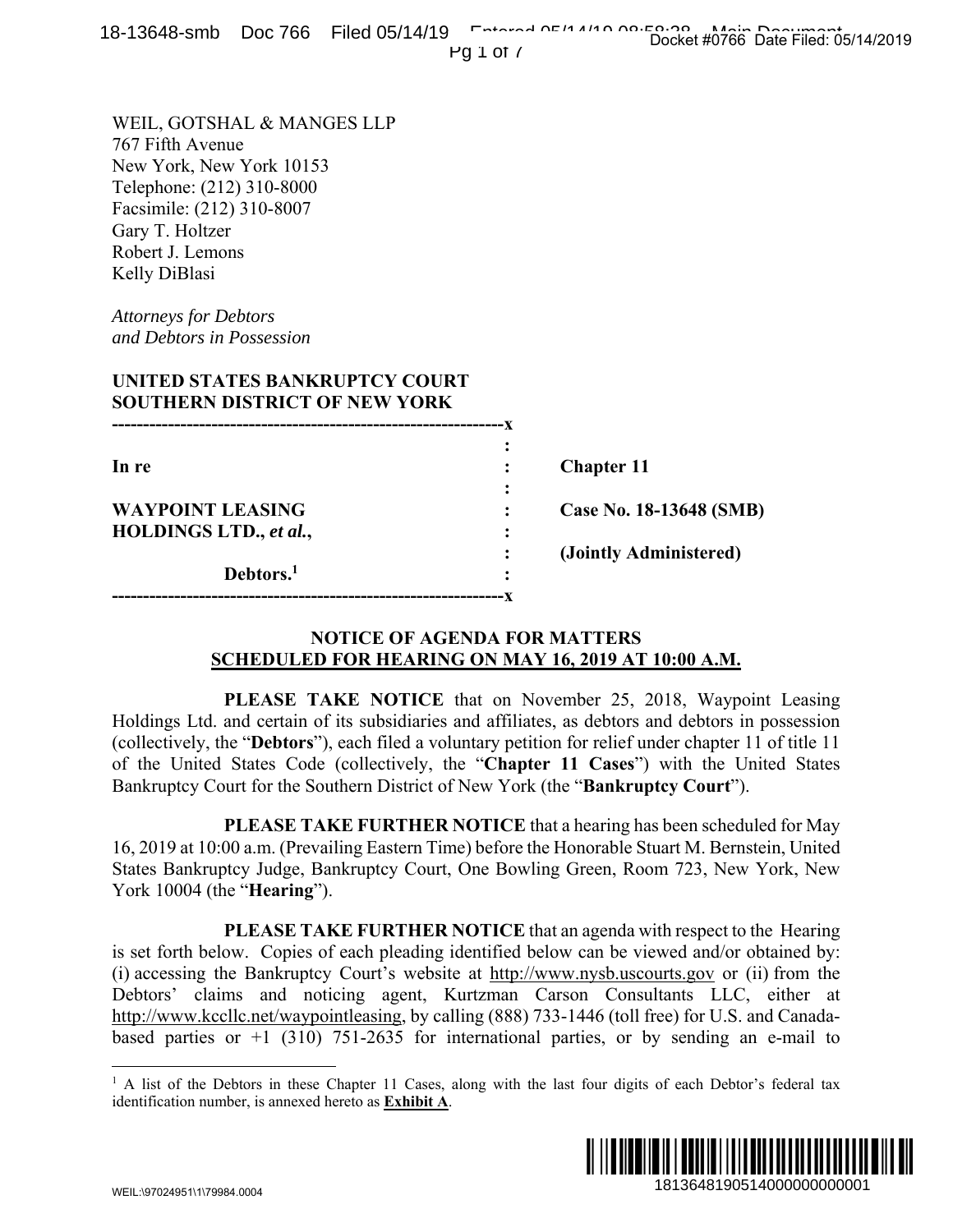WaypointInfo@kccllc.com. Note that a PACER password is needed to access documents on the Bankruptcy Court's website.

# **I. CASE CONFERENCE**

## **II. UNCONTESTED MATTER**

1. Motion of the WAC 7 Agent for Relief from the Automatic Stay so that the WAC 7 Agent May Apply the Amounts on Deposit in the WAC 7 Segregated Accounts Against the Amounts Owing Under the WAC 7 Credit Agreement **[ECF No. 729]**

Response Deadline: May 13, 2019 at 4:00 p.m.

Responses Filed: None.

Related Documents: None.

Status: This matter is going forward on an uncontested basis.

## **III. CONTESTED MATTER**

2. Motion of Debtors for Entry of an Order (I) Approving (A) Proposed Disclosure Statement, (B) Solicitation and Voting Procedures, and (C) Notice and Objection Procedures for Confirmation of Debtors' Plan, and (II) Granting Related Relief **[ECF No. 699]**

Response Deadline: May 9, 2019 at 4:00 p.m.; extended to May 10, 2019 at 5:00 p.m. for the Steering Committee; extended to May 13, 2019 at 5:00 p.m. for the United States Trustee.

Responses Filed:

- A. Limited Objection of Edward Washecka to Approval of the Disclosure Statement and Reservation of Rights **[ECF No. 756]**
- B. Limited Objection and Reservation of Rights of Suntrust Bank, as WAC 7 Administrative Agent, to Debtors' Motion for Order Approving Disclosure Statement **[ECF No. 757]**
- C. Joinder of Steering Committee of Certain Prepetition Lenders to Limited Objection and Reservation of Rights of SunTrust Bank, as WAC 7 Administrative Agent, to Debtors' Motion for Order Approving Disclosure Statement **[ECF No. 761]**

## Related Documents:

D. Chapter 11 Plan of Liquidation of Waypoint Leasing Holdings Ltd. and Its Affiliated Debtors **[ECF No. 696]**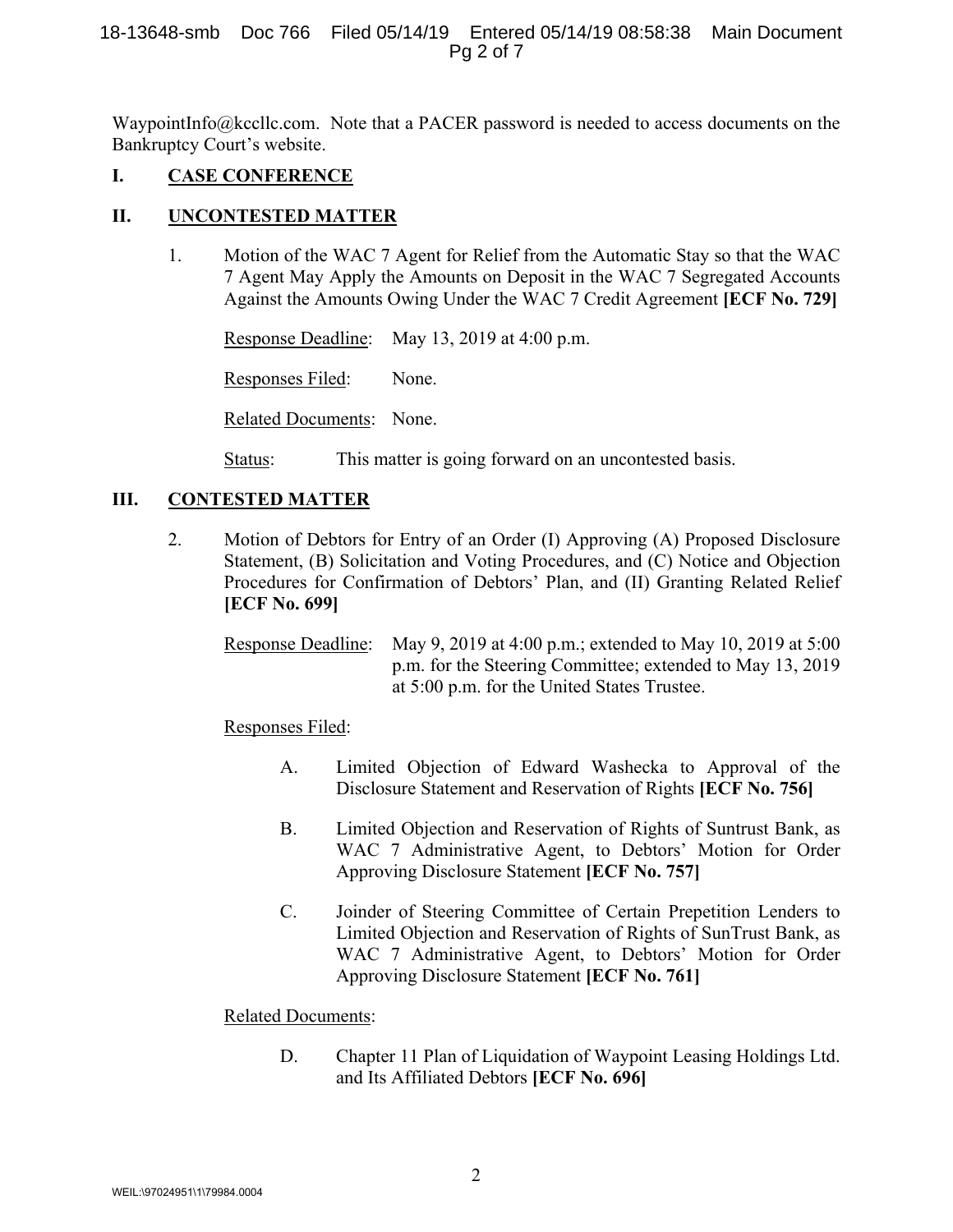#### 18-13648-smb Doc 766 Filed 05/14/19 Entered 05/14/19 08:58:38 Main Document Pg 3 of 7

- E. Disclosure Statement for Chapter 11 Plan of Liquidation of Waypoint Leasing Holdings Ltd. and Its Affiliated Debtors **[ECF No. 697]**
- F. Notice of Hearing to Consider Approval of Debtors' Proposed Disclosure Statement for Debtors' Proposed Chapter 11 Plan **[ECF No. 700]**
- G. Amended Chapter 11 Plan of Liquidation of Waypoint Leasing Holdings Ltd. and Its Affiliated Debtors **[ECF No. 731]**
- H. Disclosure Statement for Amended Chapter 11 Plan of Liquidation of Waypoint Leasing Holdings Ltd. and Its Affiliated Debtors **[ECF No. 732]**
- I. Notice of Filing of Redlines for Amended Disclosure Statement and Amended Chapter 11 Plan of Liquidation **[ECF No. 733]**
- J. Order Granting Extension Request of the U.S. Trustee's Objection Deadline **[ECF No. 747]**
- K. Order Granting Extension Request of the Steering Committee's Objection Deadline **[ECF No. 759]**
- L. Order Granting Extension Request of the Steering Committee's Objection Deadline **[ECF No. 760]**
- Status: This matter is going forward on a contested basis.

Dated: May 14, 2019 New York, New York

> /s/ Robert J. Lemons WEIL, GOTSHAL & MANGES LLP 767 Fifth Avenue New York, New York 10153 Telephone: (212) 310-8000 Facsimile: (212) 310-8007 Gary T. Holtzer Robert J. Lemons Kelly DiBlasi

*Attorneys for Debtors and Debtors in Possession*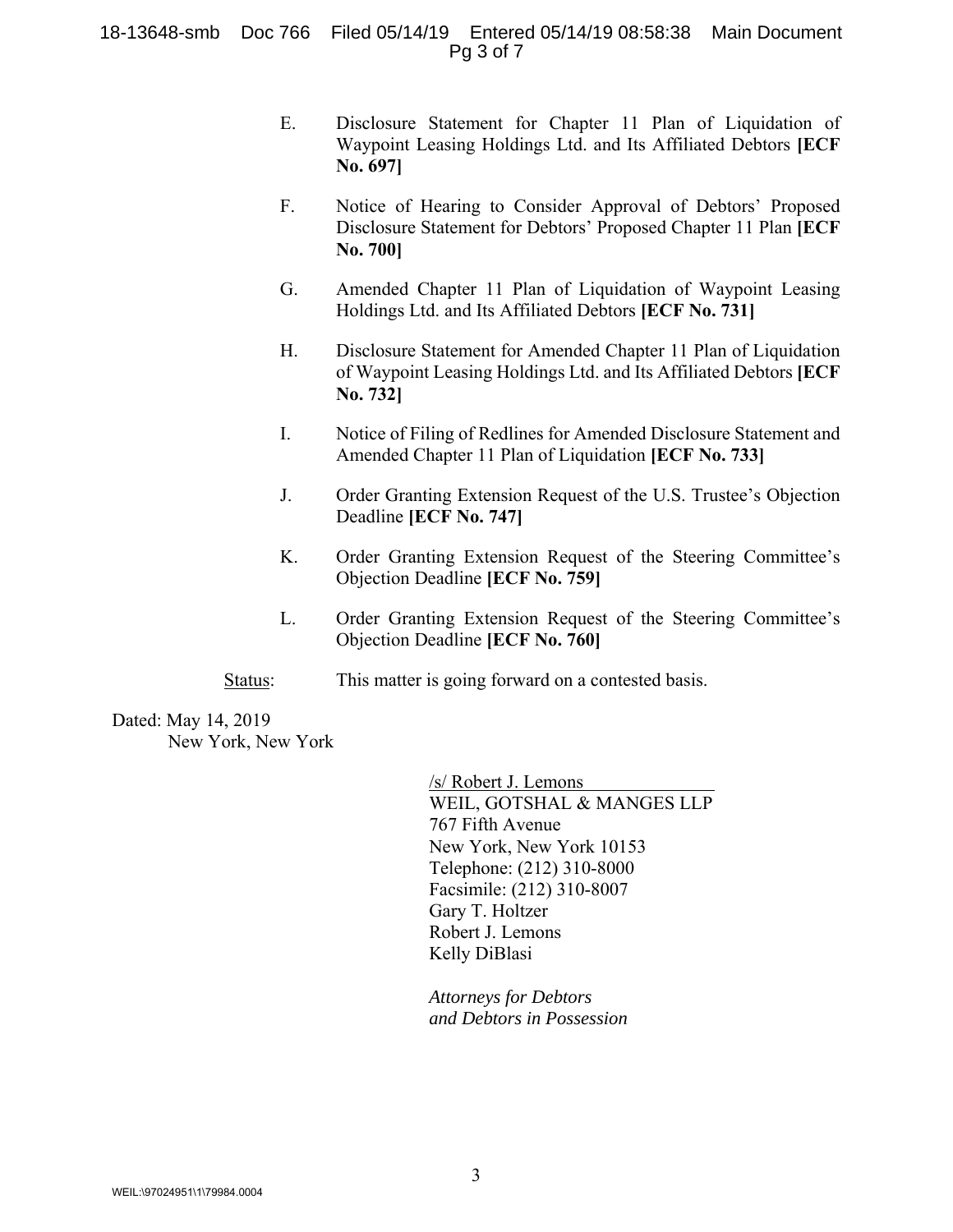# **Exhibit A**

**Debtors**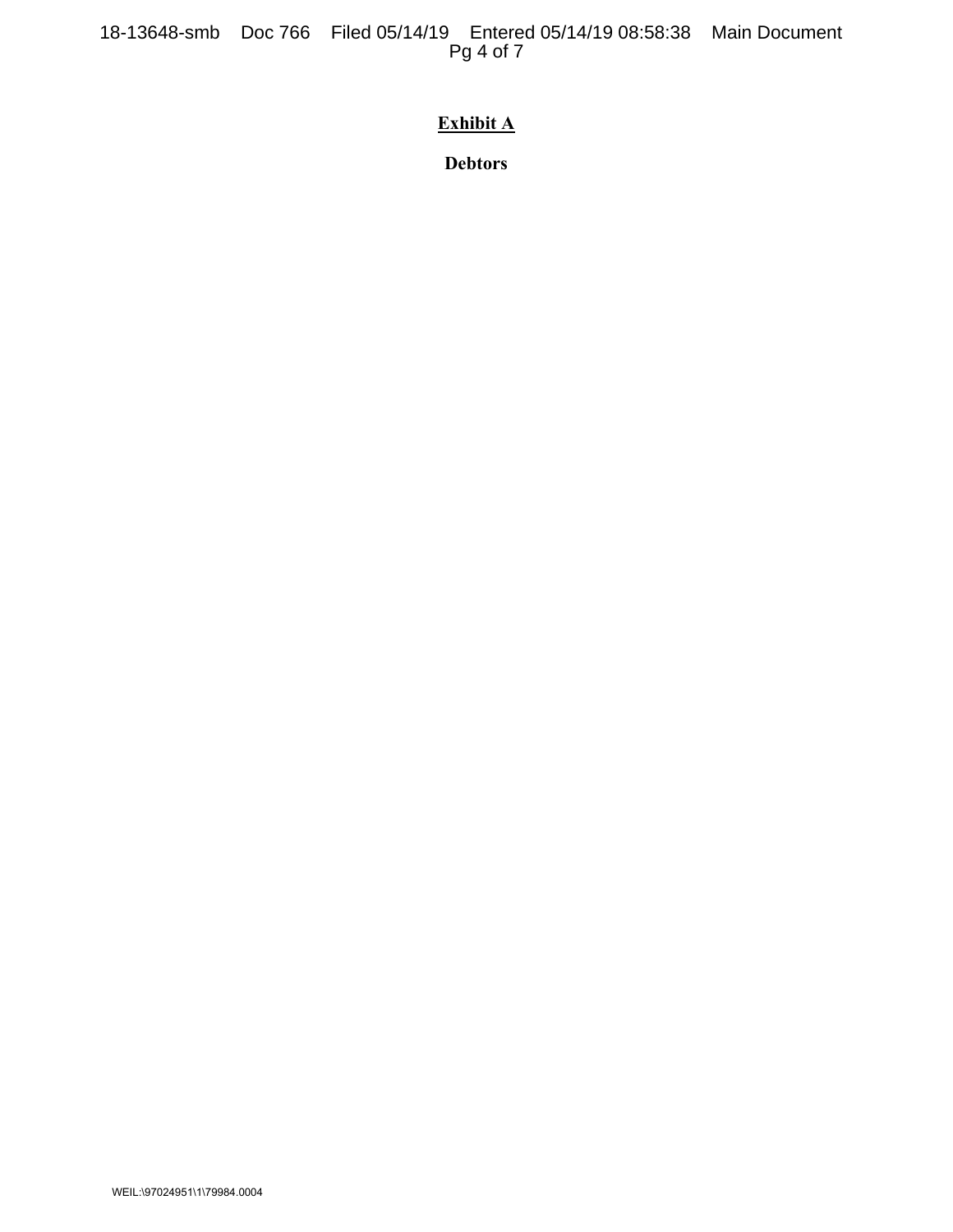## 18-13648-smb Doc 766 Filed 05/14/19 Entered 05/14/19 08:58:38 Main Document Pg 5 of 7

| <b>Debtor</b>                             | Last 4<br>Digits of<br><b>Tax ID</b><br><b>Number</b> | <b>Debtor</b>                                  | Last 4<br>Digits of<br><b>Tax ID</b><br><b>Number</b> |
|-------------------------------------------|-------------------------------------------------------|------------------------------------------------|-------------------------------------------------------|
| Waypoint Leasing Holdings Ltd.            | 2899                                                  | <b>MSN 760682 Trust</b>                        | N/A                                                   |
| Waypoint Leasing (Luxembourg)<br>S.à r.l. | 7041                                                  | Waypoint 2916 Business Trust                   | N/A                                                   |
| Waypoint Leasing (Ireland)<br>Limited     | 6600                                                  | <b>MSN 920062 Trust</b>                        | N/A                                                   |
| Waypoint Asset Co 10 Limited              | 2503                                                  | <b>MSN 920125 Trust</b>                        | N/A                                                   |
| MSN 2826 Trust                            | N/A                                                   | <b>MSN 9229 AS</b>                             | 7652                                                  |
| MSN 2879 Trust                            | N/A                                                   | Waypoint Asset Co 3A Limited                   | 6687                                                  |
| Waypoint Asset Co 11 Limited              | 3073                                                  | <b>MSN 41371 Trust</b>                         | N/A                                                   |
| MSN 2905 Trust                            | N/A                                                   | Waypoint Asset Euro 1A Limited                 | 9804                                                  |
| Waypoint Asset Co 14 Limited              | 1585                                                  | Waypoint Asset Co 1K Limited                   | 2087                                                  |
| Waypoint Asset Co 15 Limited              | 1776                                                  | MSN 4469 Trust                                 | N/A                                                   |
| Waypoint Asset Co 3 Limited               | 3471                                                  | MSN 6655 Trust                                 | N/A                                                   |
| AE Helicopter (5) Limited                 | N/A                                                   | Waypoint Leasing (Luxembourg)<br>Euro S.à r.l. | 8928                                                  |
| AE Helicopter (6) Limited                 | N/A                                                   | Waypoint Asset Co 1A Limited                   | 1208                                                  |
| <b>MSN 31141 Trust</b>                    | N/A                                                   | Waypoint Leasing Labuan 1A<br>Limited          | 2299                                                  |
| <b>MSN 31492 Trust</b>                    | N/A                                                   | Waypoint Asset Co 1C Limited                   | 0827                                                  |
| <b>MSN 36458 Trust</b>                    | N/A                                                   | Waypoint Asset Co 1D Limited                   | 7018                                                  |
| <b>MSN 760543 Trust</b>                   | N/A                                                   | Waypoint Asset Co 1F Limited                   | 6345                                                  |
| <b>MSN 760551 Trust</b>                   | N/A                                                   | Waypoint Asset Co 1G Limited                   | 6494                                                  |
| <b>MSN 760581 Trust</b>                   | N/A                                                   | Waypoint Asset Co 1H Limited                   | 7349                                                  |
| <b>MSN 760628 Trust</b>                   | N/A                                                   | Waypoint Asset Co 1J Limited                   | 7729                                                  |
| <b>MSN 760631 Trust</b>                   | N/A                                                   | <b>MSN 20159 Trust</b>                         | N/A                                                   |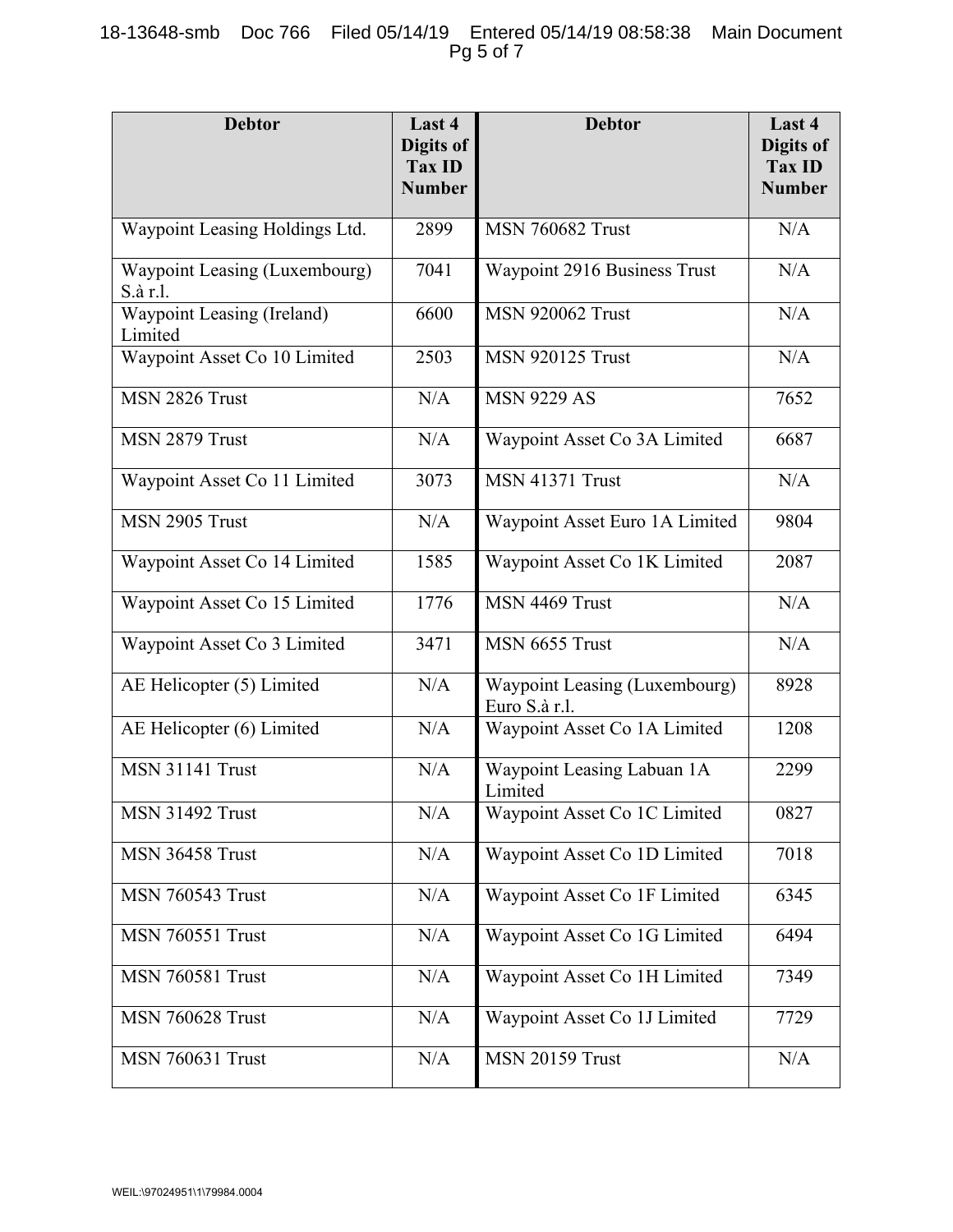## 18-13648-smb Doc 766 Filed 05/14/19 Entered 05/14/19 08:58:38 Main Document Pg 6 of 7

| <b>Debtor</b>                         | Last 4<br>Digits of<br>Tax ID<br><b>Number</b> | <b>Debtor</b>                  | Last 4<br>Digits of<br><b>Tax ID</b><br><b>Number</b> |
|---------------------------------------|------------------------------------------------|--------------------------------|-------------------------------------------------------|
| MSN 6658 Trust                        | N/A                                            | Waypoint Asset Funding 6 LLC   | 4964                                                  |
| Waypoint 760626 Business Trust        | N/A                                            | Waypoint Asset Co 7 Limited    | 9689                                                  |
| MSN 7152 Trust                        | N/A                                            | Waypoint Asset Euro 7A Limited | 2406                                                  |
| MSN 7172 Trust                        | N/A                                            | Waypoint Asset Co 8 Limited    | 2532                                                  |
| Waypoint Asset Funding 3 LLC          | 4960                                           | <b>MSN 31041 Trust</b>         | N/A                                                   |
| Waypoint Asset Malta Ltd              | 5348                                           | <b>MSN 31203 Trust</b>         | N/A                                                   |
| Waypoint Leasing Labuan 3A<br>Limited | 8120                                           | <b>MSN 31578 Trust</b>         | N/A                                                   |
| Waypoint Leasing UK 3A Limited        | 0702                                           | <b>MSN 760617 Trust</b>        | N/A                                                   |
| Waypoint Asset Co 4 Limited           | 0301                                           | <b>MSN 760624 Trust</b>        | N/A                                                   |
| Waypoint Asset Co 5 Limited           | 7128                                           | <b>MSN 760626 Trust</b>        | N/A                                                   |
| Waypoint Leasing Services LLC         | 8965                                           | <b>MSN 760765 Trust</b>        | N/A                                                   |
| <b>MSN 14786 Trust</b>                | N/A                                            | <b>MSN 920063 Trust</b>        | N/A                                                   |
| MSN 2047 Trust                        | N/A                                            | <b>MSN 920112 Trust</b>        | N/A                                                   |
| MSN 2057 Trust                        | N/A                                            | Waypoint 206 Trust             | N/A                                                   |
| Waypoint Asset Co 5B Limited          | 2242                                           | Waypoint 407 Trust             | N/A                                                   |
| Waypoint Leasing UK 5A Limited        | 1970                                           | Waypoint Asset Euro 1B Limited | 3512                                                  |
| Waypoint Asset Co 6 Limited           | 8790                                           | Waypoint Asset Euro 1C Limited | 1060                                                  |
| <b>MSN 31042 Trust</b>                | N/A                                            | <b>MSN 20012 Trust</b>         | N/A                                                   |
| <b>MSN 31295 Trust</b>                | N/A                                            | <b>MSN 20022 Trust</b>         | N/A                                                   |
| <b>MSN 31308 Trust</b>                | N/A                                            | <b>MSN 20025 Trust</b>         | N/A                                                   |
| <b>MSN 920119 Trust</b>               | N/A                                            | <b>MSN 920113 Trust</b>        | N/A                                                   |